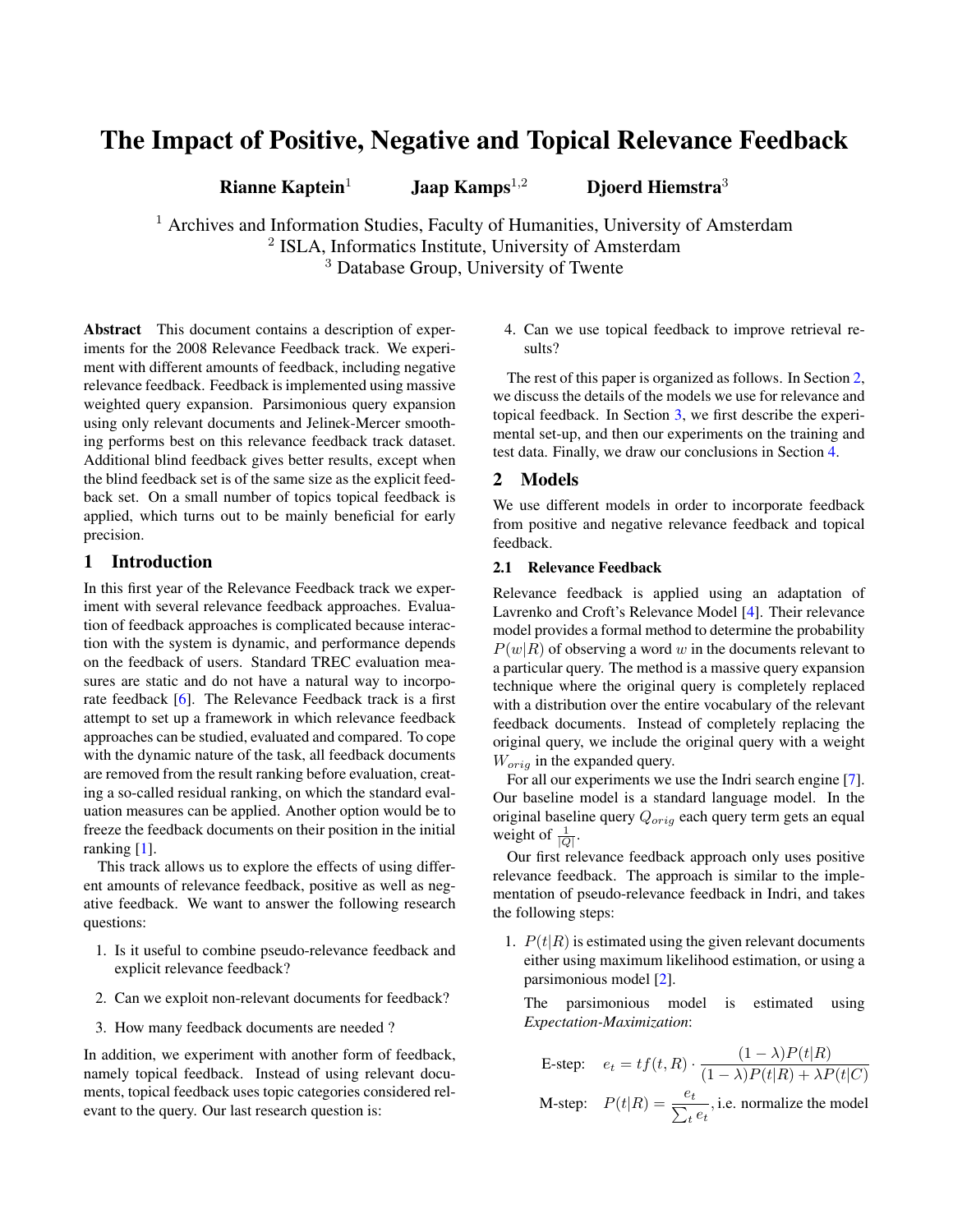In the M-step terms that receive a probability below a threshold of 0.001 are removed from the model. In the next iteration the probabilities of the remaining terms are again normalized.  $\lambda$  determines the weight of the background model  $P(t|C)$ .

- 2. Terms  $P(t|R)$  are sorted, in case of MLE only the 50 top ranked terms are kept.
- 3. The relevance feedback part,  $Q_R$ , of the expanded query is constructed as:

$$
\#weight(P(t_i|R) t_i ... P(t_n|R) t_n)
$$

4. The fully expanded Indri query is now constructed as:

 $\#weight(W_{orig} Q_{orig} (1 - W_{orig}) Q_R)$ 

5. Documents are retrieved based on the expanded query

#### 2.2 Negative Feedback

Until now, we only used the relevant feedback documents. Most of the feedback document sets also contain nonrelevant documents. We experiment with two approaches to also take into account the non-relevant feedback documents. For both approaches we first estimate a parsimonious model for the relevant documents  $P(t|R)$  and a parsimonious model for the negative documents  $P(t|N)$ . Typically some words, including the query terms, will occur in both the negative and the positive documents.

The first approach (Comb QE) divides all terms in the positive model by their value in the negative model, or by a factor  $\alpha$  if the term does not occur in the negative model. The probabilities are afterwards normalized to add up to 1. For  $\alpha$ we use the value 0.001, which is equal to the threshold used in the parsimonious model estimation. This approach boosts probabilities of terms occurring in the positive but not in the negative model, assuming these terms will make a better distinction between relevant and non relevant documents.

The second approach (Neg QE) takes the positive model and adds all terms from the negative model that do not occur in the positive model with a negative weight. This approach is based on the assumption that if a term occurs in both the positive and the negative model, it is still a good term to use for feedback.

Both models are extensions to the original query, where the original query has a total weight of 1. In case that there are no non-relevant feedback documents, feedback set B only, the results will be the same as when using only the positive relevance feedback documents.

#### 2.3 Topical Feedback

Besides the given relevance feedback sets, there are also some manual topics for which participants in the track can define their own relevance feedback. In our case we use topical categories as topical feedback. A topical category from the DMOZ directory is assigned to each query. We assume that all web sites in the chosen DMOZ category, and all of its direct subcategories are relevant to the query. The topical feedback model is build from the text on these web pages. Topical feedback is applied in the same way as explicit relevance feedback where instead of the relevant document(s)  $P(t|R)$ , we now have the topical model  $P(t|TM)$ .

We implemented a second variant of the topical model, where the weights of the original query are adjusted according to the fraction of query words in the topical category title. If the query terms are equal to the category title, this topical model is a good match for the query, so the weight of the topical model terms can be high. On the other hand, if none of the query terms occur in the category title, it is unlikely that the topical feedback will contribute to retrieval performance, so the weight of the topical feedback is lowered. The original weights of the query words are  $\frac{1}{|Q|}$ , the adjusted weights of the querywords are  $1/(|Q| *$  fraction of query terms in category title). A fraction of  $1/5$  is used when none of the query terms occur in the category title.

## <span id="page-1-0"></span>3 Experiments

#### 3.1 Experimental Set-up

The Relevance Feedback track test topics consist of 50 (even-numbered) topics from the Terabyte tracks and 214 (even-numbered) topics from the 2007 MQ track. We train on the odd-numbered Terabyte topics, since for these topics extensive relevance judgments are available.

For efficiency reasons we do not build an index of the complete .GOV2 collection. Instead we build an index using only the top 2,500 results of runs that we made in previous Terabyte and Million Query tracks. These previous runs are created by using a standard language model, with Jelinek-Mercer smoothing ( $\lambda = 0.1$ ). We build one index which contains both the training and the test data. This index contains 742,664 documents, 9,228,163 unique terms and a total of 4,860,799,852 terms. Since this background corpus is much smaller, contains longer documents, and is biased towards the queries, the estimations of background probabilities may not reflect the whole corpus well.

For the training data no relevance feedback document sets are given, so we create these by taking the highest ranked documents of our Terabyte track run. The feedback sets contain the following documents:

- Set B: 1 relevant document
- Set C: 3 relevant, and 3 non-relevant documents
- Set D: 10 documents, set C always included
- Set E: All previously judged documents ( for training only 100 documents)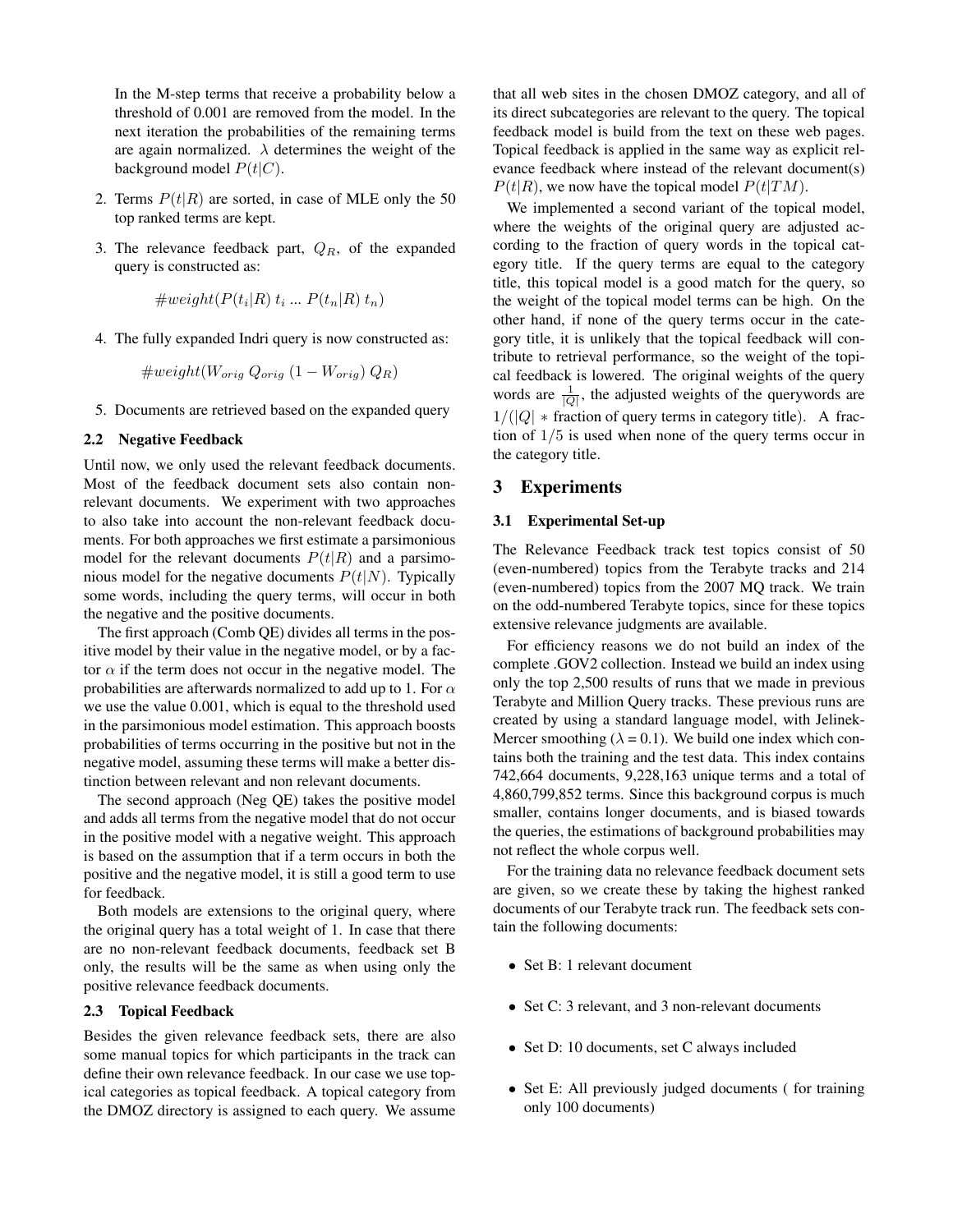Smoothing | Blind FB | Prior | MAP | Bpref | P10 JM No No 0.2135 0.2930 0.3595 JM | Indri | No | 0.2645 | 0.3343 | 0.4500 Dir. | No | No | 0.2837 | 0.3341 | 0.5446 Dir. | No | Yes | 0.2774 | 0.3323 | 0.5500 Dir. | Indri | No | **0.3155** | 0.3618 | **0.5797** Dir.  $\qquad \qquad \text{QE} \qquad \text{No} \qquad 0.3021 \qquad 0.3727 \qquad 0.5500$ 

<span id="page-2-0"></span>Table 1: Baseline results

#### 3.2 Baseline

We use the language model of Indri for our experiments. To incorporate the explicit relevance feedback, we use weighted query expansion.

Besides the explicit relevance feedback we also do blind relevance feedback, based on Lavrenko and Croft's relevance model. Indri's blind relevance feedback is applied using parameters from [\[5\]](#page-6-5), i.e., number of feedback documents  $= 10$ , terms for query expansion  $= 50$ , weight original query  $= 0.5$ ,  $\mu = 1500$ . In addition we also use our own scripts to apply blind relevance feedback using query expansion in the same way as our explicit feedback. Again we use the top 10 retrieved documents.

We have made a number of baseline runs, that do not use explicit relevance feedback. The results on the training data, i.e. 75 odd-numbered Terabyte Track queries, are given in Table [1.](#page-2-0) The following parameters can be adjusted:

- Two smoothing techniques are used: JM stands for Jelinek-Mercer smoothing with  $\lambda = 0.1$ , Dir. stands for Dirichlet smoothing with  $\mu = 1500$ .
- A document prior based on document length (length prior).
- Blind relevance feedback, either using indri with the parameters given above (Indri), or by using query expansion (QE).

On our baseline runs Dirichlet smoothing achieves significantly better results than Jelinek-Mercer smoothing. Indri's blind feedback performs better, except on Bpref, than doing query expansion with our own scripts, probably due to a better optimization of parameters. From now on, when we apply blind feedback, we use Indri's blind feedback. Applying the length prior leads to a decrease in MAP and Bpref, but to an increase in P10. We will not apply a length prior in any of the other runs.

#### 3.3 Relevance Feedback

Table [2](#page-2-1) gives the results of applying relevance feedback using one relevant document as feedback (set B). Relevance feedback documents are used for query expansion, either using Maximum Likelihood Estimation (MLE QE) or a parsimonious model (Pars QE). In case of Maximum Likelihood Estimation the top 50 terms are used, and their probabilities are normalized to add up to 1. The parsimonious model uses

<span id="page-2-1"></span>Table 2: Results feedback set B

| QE   | Smoothing | <b>Blind FB</b> | <b>MAP</b> | <b>B</b> pref | P <sub>10</sub> |
|------|-----------|-----------------|------------|---------------|-----------------|
| None | Dir.      | Yes             | 0.3044     | 0.3531        | 0.5500          |
| Pars | JM        | No              | 0.3205     | 0.3873        | 0.5662          |
| MLE  | JM        | No              | 0.3055     | 0.3774        | 0.5608          |
| Pars | Dir.      | No              | 0.3198     | 0.3737        | 0.6216          |
| MLE  | Dir.      | N <sub>0</sub>  | 0.3152     | 0.3728        | 0.6189          |
| Pars | JM        | Yes             | 0.3239     | 0.4066        | 0.5892          |
| MLE  | JM        | Yes             | 0.3199     | 0.4007        | 0.5865          |
| Pars | Dir.      | Yes             | 0.3300     | 0.3919        | 0.6405          |
| MLE  | Dir.      | Yes             | 0.3266     | 0.3920        | 0.6338          |

a  $\lambda$  of 0.01, and a threshold of 0.001. The original query terms are included in the query with a total weight of 1, the weight of the added query terms together is also 1, which is the same as using  $W_{orig} = 0.5$ .

Our purpose here is to find the optimal parameters for this feedback set. Therefore, in this section before evaluation we only remove the given relevant document or documents from the ranking. Although it becomes more difficult to compare across different feedback sets, results within one feedback set are more accurate<sup>1</sup>.

Comparing parsimonious and MLE query expansion, parsimonious query expansion consistently gives slightly better results, but the improvements are very small and not in all cases significant. For the other feedback sets we will always use parsimonious query expansion. The differences between Dirichlet and Jelinek-Mercer smoothing are much smaller here, only P10 seems to be better when Dirichlet smoothing is used. These results adhere to the results of the comparison of smoothing techniques in [\[8\]](#page-6-6). They find Dirichlet smoothing performs best on short queries, i.e. no query expansion. For long queries, i.e. when query expansion is used, Jelinek-Mercer is on average better, but average precision is almost identical to Dirichlet smoothing. For feedback set B, applying blind feedback on top of the explicit relevance feedback leads to considerable improvements.

Tables [3](#page-3-0) to [5](#page-3-1) give the results using feedback sets C, D and E. For these sets also non-relevant documents are provided. We use this negative feedback in two ways. The first method (Comb QE) divides all terms in the positive feedback model by their value in the negative model. The second method (Neg QE) takes the positive model and adds all terms from the negative model that do not occur in the positive model with a negative weight. For the feedback sets C, D and E we also still do query expansion using only the positive feedback documents. Results of the different query expansion methods depend also on the smoothing technique that is used.

Using feedback set C results of the three query expansion methods lie very close together, and there is not one method

 $1$ By accident the feedback documents were only removed from the runs and not from the qrels for all training results. Therefore the reported values of MAP and Bpref are lower than they should be.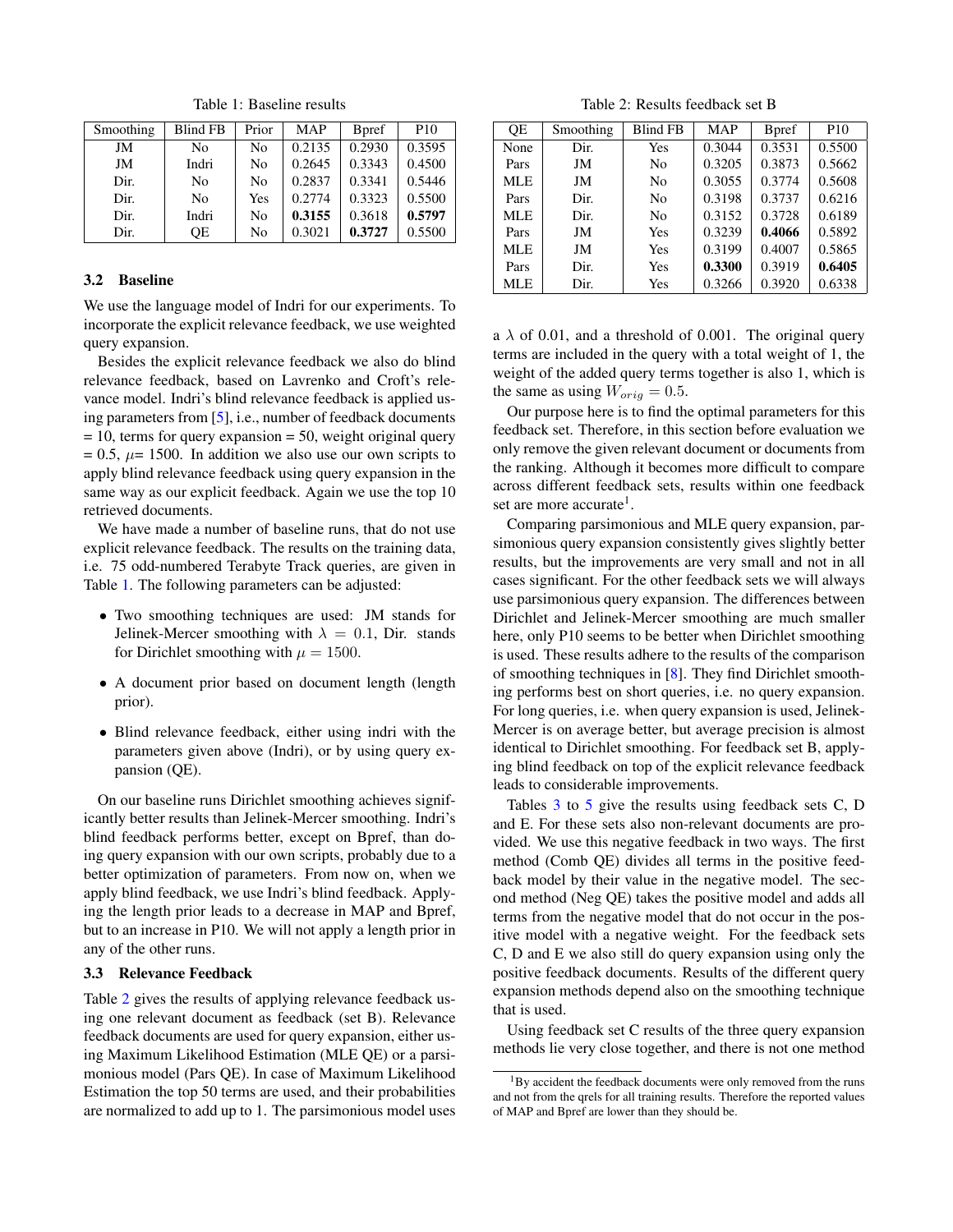| ОE   | Smoothing | <b>Blind FB</b> | <b>MAP</b> | <b>B</b> pref | P <sub>10</sub> |
|------|-----------|-----------------|------------|---------------|-----------------|
| None | Dir.      | Yes             | 0.2965     | 0.3468        | 0.5622          |
| Pars | JM        | N <sub>0</sub>  | 0.3261     | 0.3869        | 0.5946          |
| Pars | JM        | Yes             | 0.3353     | 0.4095        | 0.6230          |
| Pars | Dir.      | N <sub>0</sub>  | 0.3291     | 0.3794        | 0.6473          |
| Pars | Dir.      | Yes             | 0.3341     | 0.3945        | 0.6405          |
| Comb | JM        | N <sub>0</sub>  | 0.3298     | 0.3934        | 0.6257          |
| Comb | Dir.      | N <sub>0</sub>  | 0.3247     | 0.3772        | 0.6446          |
| Neg  | JM        | No              | 0.2967     | 0.3691        | 0.5554          |
| Neg  | Dir.      | No              | 0.3243     | 0.3823        | 0.6311          |

<span id="page-3-0"></span>Table 3: Results feedback set C

Table 4: Results feedback set D

| OE   | Smoothing | <b>Blind FB</b> | <b>MAP</b> | <b>B</b> pref | <b>P10</b> |
|------|-----------|-----------------|------------|---------------|------------|
| None | Dir.      | Yes             | 0.2741     | 0.3299        | 0.5405     |
| Pars | JM        | No              | 0.3082     | 0.3761        | 0.5770     |
| Pars | Dir.      | No              | 0.3123     | 0.3701        | 0.6365     |
| Pars | Dir.      | Yes             | 0.3110     | 0.3810        | 0.6216     |
| Comb | Dir.      | No              | 0.3081     | 0.3678        | 0.6243     |
| Neg  | Dir.      | No              | 0.3083     | 0.3767        | 0.6297     |

<span id="page-3-1"></span>Table 5: Results feedback set E

| ОE   | Smoothing | <b>Blind FB</b> | <b>MAP</b> | <b>B</b> pref | P <sub>10</sub> |
|------|-----------|-----------------|------------|---------------|-----------------|
| None | Dir.      | Yes             | 0.1079     | 0.2088        | 0.3176          |
| Pars | JM        | No              | 0.1341     | 0.2517        | 0.3946          |
| Pars | Dir.      | No              | 0.1343     | 0.2431        | 0.4108          |
| Pars | Dir.      | Yes             | 0.1394     | 0.2504        | 0.4365          |

that is best for all evaluation measures. The combination of Jelinek-Mercer smoothing and combined query expansion gives the best MAP and Bpref. Best P10 is achieved using parsimonious query expansion and Dirichlet smoothing.

For feedback set D, parsimonious query expansion is best on all three evaluation measures. On the training data, using the negative relevance feedback information does not lead to better results than only using positive relevance feedback. Comparing the two methods (Comb QE and Neg QE), differences are small, combined query expansion in combination with Jelinek-Mercer smoothing seems to be the most promising approach.

Looking at all results, in general Dirichlet smoothing is to be preferred. Differences in MAP and Bpref are small, and sometimes Jelinek-Mercer smoothing also gives better results. Dirichlet smoothing however does give consistently better P10 values.

We can answer positively to our first research question whether blind feedback can be used in combination with explicit relevance feedback. For feedback sets B and C applying additional blind feedback leads to an increase in improvement, but for feedback sets D and E the improvements are declining. The explicit feedback sets D and E are equal or larger than the set of documents used for blind relevance feedback. Since the feedback sets B to E are selected using



<span id="page-3-2"></span>Figure 1: MAP improvement correlations

an initial run very similar to the our new run, there will be a large overlap in the explicit feedback and the blind relevance feedback documents for the top 10 ranked documents. Feedback set D consist of the top 10 documents and is therefore the most similar to the blind feedback set of the top 10 ranked documents. For feedback set D, we see that applying additional blind relevance feedback leads to a decrease in MAP and P10, but an increase in Bpref. For feedback set E applying blind feedback leads to a small increase in performance on all three measures. Feedback set E contains of the first 100 documents, of which in this case only the relevant documents are used. Using this large amount of documents possibly leads to less focused query expansion terms, which can be corrected partly by including blind feedback using only the top 10 ranked documents.

#### 3.4 Topical Feedback

We apply topical feedback on the manual topics of the RF track. For Terabyte topics 800–850 we use topical categories assigned by test users in a user study [\[3\]](#page-6-7). For the other topics topical categories are assigned by ourselves. We use oddnumbered topics 800–850 from the Terabyte track for training. Besides the standard topical query expansion (Topic QE), we also give results of the weighted topical query expansion (W. Topic QE). To create the topical model we use a  $\lambda$  of 0.01, and a threshold of 0.001. In each run we use Dirichlet smoothing. The parameters are whether blind feedback is applied, and whether a document length prior is used.

The weighted topical query expansion works because there is a weak (non-significant) correlation between improvement in MAP when topical query expansion is used, and the fraction of query terms in either the category title, or the top ranked terms of the topical language model, as can be seen in Figure [1.](#page-3-2)

Results of the manual topic runs can be found in Table [6.](#page-4-0) Although on average the topical model feedback only leads to a small improvement of MAP over the baseline, for 8 out of 25 topics, the topical model feedback has best MAP of all models. In the run Weighted Topic QE, we reweigh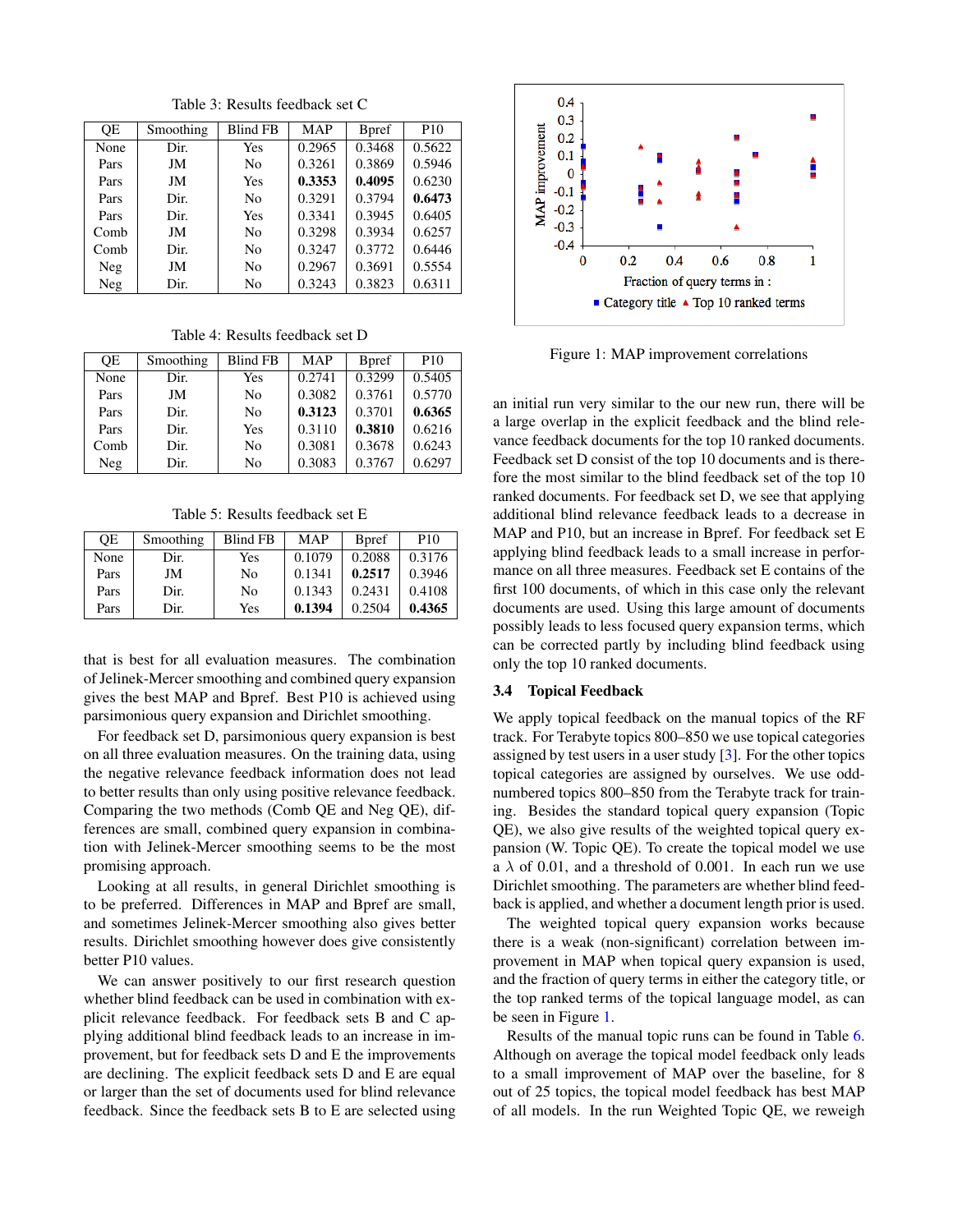<span id="page-4-0"></span>Table 6: Results manual topics

| <b>OE</b> | <b>Blind FB</b> | Prior | <b>MAP</b> | <b>B</b> pref | P <sub>10</sub> |
|-----------|-----------------|-------|------------|---------------|-----------------|
| None      | No              | No    | 0.2902     | 0.3415        | 0.5680          |
| None      | Yes             | No    | 0.3267     | 0.3736        | 0.6120          |
| Topic     | No              | No    | 0.2694     | 0.3392        | 0.5560          |
| Topic     | No              | Yes   | 0.2789     | 0.3541        | 0.5160          |
| Topic     | Yes             | No    | 0.3069     | 0.3710        | 0.5760          |
| W. Topic  | No              | Yes   | 0.3023     | 0.3616        | 0.5560          |
| W. Topic  | Yes             | Yes   | 0.3339     | 0.3847        | 0.6360          |

| Set          | QE   | Smoothing | <b>MAP</b> | <b>B</b> pref | P <sub>10</sub> |
|--------------|------|-----------|------------|---------------|-----------------|
| A            | None | Dir.      | 0.1574     | 0.2296        | 0.2871          |
| A            | None | JM        | 0.1222     | 0.2205        | 0.2258          |
| B            | Pars | Dir.      | 0.1930     | 0.2642        | 0.3516          |
| B            | Pars | JM        | 0.2017     | 0.2792        | 0.3903          |
| B            | Comb | Dir.      | 0.1930     | 0.2642        | 0.3516          |
| B            | Comb | JM        | 0.2017     | 0.2792        | 0.3903          |
| $\mathsf{C}$ | Pars | Dir.      | 0.1989     | 0.2713        | 0.3774          |
| C            | Pars | JM        | 0.2116     | 0.2869        | 0.3968          |
| $\mathsf{C}$ | Comb | Dir.      | 0.1898     | 0.2665        | 0.3871          |
| $\mathsf{C}$ | Comb | JM        | 0.1895     | 0.2663        | 0.3903          |
| D            | Pars | Dir.      | 0.2059     | 0.2867        | 0.3484          |
| D            | Pars | JM        | 0.2120     | 0.2927        | 0.3806          |
| D            | Comb | Dir.      | 0.2000     | 0.2846        | 0.3742          |
| D            | Comb | JM        | 0.1898     | 0.2781        | 0.3774          |
| E            | Pars | Dir.      | 0.2058     | 0.2909        | 0.3839          |
| E            | Pars | JM        | 0.2139     | 0.2985        | 0.3806          |
| Е            | Comb | Dir.      | 0.2132     | 0.2940        | 0.4226          |
| E            | Comb | JM        | 0.2131     | 0.3037        | 0.4161          |

<span id="page-4-1"></span>

| Table 7: Official results |  |
|---------------------------|--|
|---------------------------|--|

the original query terms according to the inverse fraction of query terms that occur in the category title, i.e. if half of the query terms occur in the category title, we double the original query weights. These runs lead to better results and to improvements over blind relevance feedback, but they are not significant on our small training set of 25 topics.

## 3.5 Test Results

On the test data we experiment with smoothing and query expansion methods. We make four runs using either Dirichlet or Jelinek-Mercer smoothing, and either parsimonious or combined query expansion. Our submitted official runs are the run using Dirichlet smoothing with parsimonious query expansion, and the run using Jelinek-Mercer smoothing and combined query expansion. All runs apply additional blind relevance feedback. The test data consist of 31 Terabyte track topics that are evaluated approximately according to the standard TREC evaluation strategy. All documents from feedback set E are removed before evaluation takes place. Additional assessments in Million Query track style are available for more topics. These results are similar to our results on the 31 fully judged topics, and will therefore not be reported here.

The results are given in Table [7.](#page-4-1) Considering smoothing



<span id="page-4-2"></span>Figure 2: Official results: MAP and P10

techniques, the results are similar to the training results, i.e. there is little difference between results, but in most cases Jelinek-Mercer smoothing leads to better results. We can now answer our second research question: Can we exploit non-relevant documents for feedback? Comparing parsimonious query expansion using only relevant documents with combined query expansion using relevant and non-relevant documents, using the non-relevant documents does not lead to much improvement. The only improvement is achieved with feedback set E, looking at early precision. We can conclude that using query expansion techniques it is not useful to include non-relevant feedback documents.

Our third research question was: How many feedback documents are needed? When we look at the different feedback sets, we notice that more relevance information does not always lead to better results. The biggest improvements by far are achieved when going from no relevance feedback to using one relevant document. Part of this improvement might be attributed to the smoothing parameter settings, which are optimized for long queries. This applies especially to Jelinek-Mercer smoothing.

Since our feedback method uses parsimonious query expansion the feedback documents are summarized into a limited number of feedback terms that depend on the threshold parameter of the parsimonious model. The threshold param-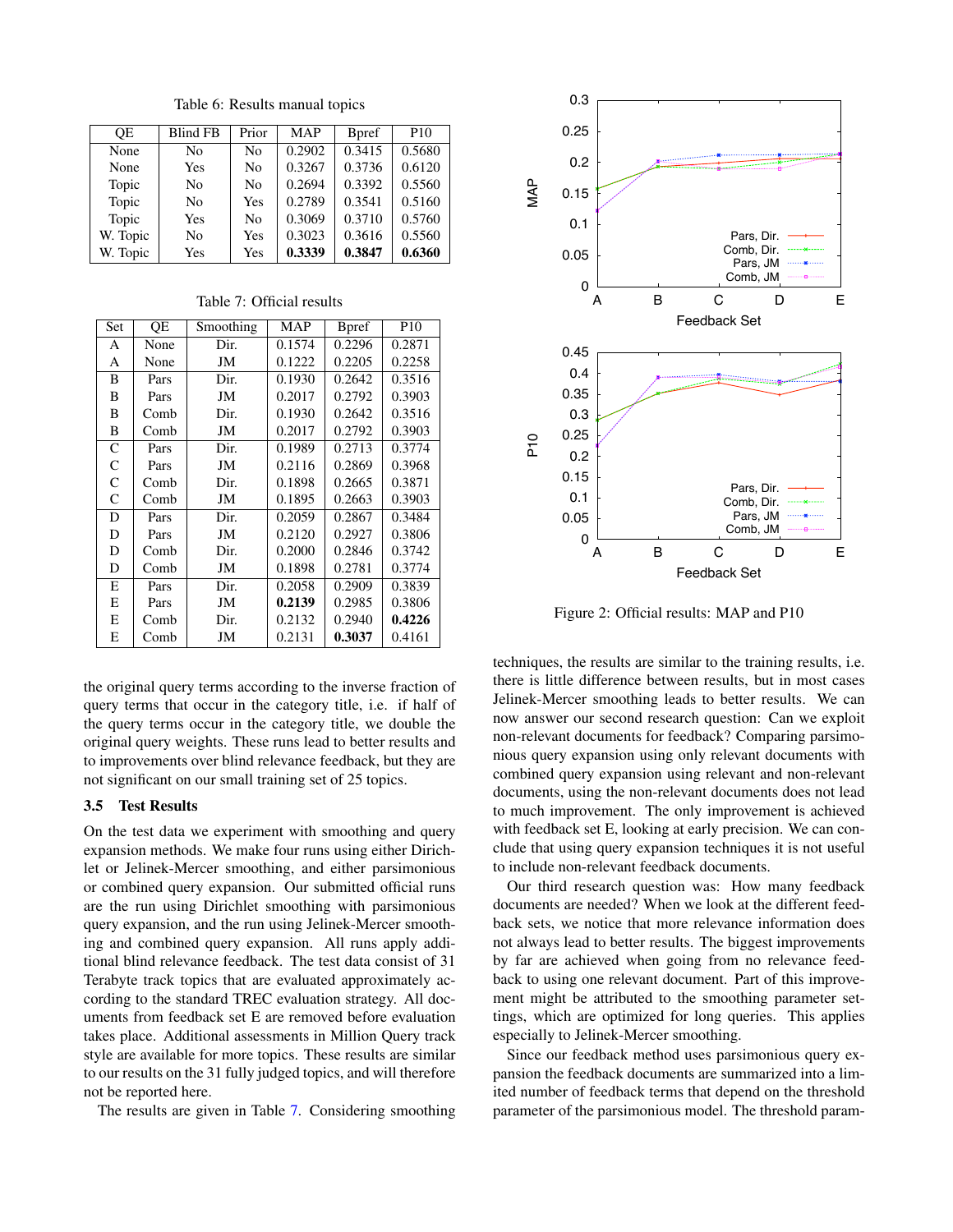| Set            | QE   | Smoothing | <b>MAP</b> | <b>B</b> pref | P <sub>10</sub> |
|----------------|------|-----------|------------|---------------|-----------------|
| A              | None | Dir.      | 0.3287     | 0.3663        | 0.6032          |
| A              | None | JM        | 0.2856     | 0.3328        | 0.4871          |
| B              | None | Dir.      | 0.3234     | 0.3618        | 0.5903          |
| B              | None | JM        | 0.2814     | 0.3284        | 0.4742          |
| B              | Pars | Dir.      | 0.3570     | 0.3985        | 0.7000          |
| B              | Pars | JM.       | 0.3690     | 0.4097        | 0.6677          |
| B              | Comb | Dir.      | 0.3570     | 0.3985        | 0.7000          |
| B              | Comb | JM        | 0.3690     | 0.4097        | 0.6677          |
| $\mathsf{C}$   | None | Dir.      | 0.3246     | 0.3598        | 0.6032          |
| $\mathsf{C}$   | None | JM        | 0.2793     | 0.3259        | 0.4484          |
| $\overline{C}$ | Pars | Dir.      | 0.3674     | 0.4066        | 0.7452          |
| $\mathsf{C}$   | Pars | JM.       | 0.3870     | 0.4262        | 0.7458          |
| $\overline{C}$ | Comb | Dir.      | 0.3602     | 0.4076        | 0.7258          |
| $\overline{C}$ | Comb | JM        | 0.3694     | 0.4154        | 0.7419          |
| D              | None | Dir.      | 0.3110     | 0.3486        | 0.5516          |
| D              | None | JM        | 0.2675     | 0.3150        | 0.4194          |
| D              | Pars | Dir.      | 0.3552     | 0.3954        | 0.6613          |
| D              | Pars | JM.       | 0.3731     | 0.4133        | 0.7000          |
| D              | Comb | Dir.      | 0.3483     | 0.3951        | 0.6903          |
| D              | Comb | JM        | 0.3506     | 0.4012        | 0.6774          |
| E              | None | Dir.      | 0.1574     | 0.2296        | 0.2871          |
| E              | None | JM        | 0.1222     | 0.2205        | 0.2258          |
| Е              | Pars | Dir.      | 0.2058     | 0.2909        | 0.3839          |
| E              | Pars | JM.       | 0.2139     | 0.2985        | 0.3806          |
| E              | Comb | Dir.      | 0.2132     | 0.2940        | 0.4226          |
| E              | Comb | JM        | 0.2131     | 0.3037        | 0.4161          |

<span id="page-5-1"></span>Table 8: Results test runs

eter is fixed on 0.001 for all feedback sets, which leads to around 100 to 300 terms to be included for query expansion. When the feedback set gets larger, relatively less of the feedback information is included in the feedback model, and improvements using larger feedback sets indeed declines as can be seen in Figure [2.](#page-4-2) Adjusting the threshold parameter of the parsimonious model to the size of the feedback model allowing more terms to be added when the feedback set is larger, might lead to better results.

In the official evaluation all set E documents are removed, so that runs using different feedback sets can be compared. We have made some extra evaluations in which only the feedback documents are removed from the runs as well as from the qrels to be able to accurately compare runs within one feedback set. Results of this evaluation are given in Table [8.](#page-5-1) Parsimonious query expansion in combination with Jelinek-Mercer smoothing leads to the best results for almost all feedback sets looking at MAP and P10. There is only one exception, for feedback set E using combined query expansion in combination with Dirichlet smoothing leads to the highest P10. The relations between the different (smoothing) methods are similar to the official results. When we compare the performance of the runs looking at the different feedback sets we see that results improve until set C, and then start to decline at set D. Only for set E the feedback results are lower than the baseline, but there is still a considerable number of relevant documents found among the documents that were

<span id="page-5-2"></span>Table 9: Results manual topics test runs

| ОE       | Prior | <b>MAP</b> | <b>B</b> pref | P <sub>10</sub> |
|----------|-------|------------|---------------|-----------------|
| None     | No    | 0.3873     | 0.4416        | 0.6385          |
| Topic    | No    | 0.3412     | 0.4139        | 0.6615          |
| Topic    | Yes   | 0.3332     | 0.4212        | 0.6923          |
| W. Topic | No    | 0.3811     | 0.4417        | 0.6615          |
| W. Topic | Yes   | 0.3674     | 0.4443        | 0.6692          |

not included in the original pool.

Finally, our last research question is related to topical feedback. Table [9](#page-5-2) shows the results for topical feedback. In contrast to the training results, using topical feedback does not lead to significant improvements over the baseline on the 13 test topics, for MAP no improvement at all is achieved. We do achieve more than 8% improvement in P10. Since the effect of using topical feedback varies a lot over different queries, the test set of 13 topics is a bit small to draw conclusions. Besides trying to improve retrieval results, topical context can also be used to aggregate or cluster search results into topic categories. So, even if we cannot draw any conclusions here about improving retrieval results using topical feedback it is still an interesting feature that can be used to improve users' search experience.

#### <span id="page-5-0"></span>4 Conclusions and Future Work

From our experiments with different relevance feedback approaches we can conclude that our query expansion approach is effective, already with small amounts of relevance information. There are no significant differences between the different smoothing and query expansion approaches. For most feedback sets and evaluation measures parsimonious query expansion using only relevant documents in combination with Jelinek-Mercer smoothing works best. Adding information from non-relevant feedback documents does not lead to improvements. Additional blind feedback on top of the explicit relevance feedback does lead to better results, except when the blind feedback set size is equal to the relevance feedback set size.

Topical feedback can be used as an alternative to relevance feedback. Improvements over blind relevance feedback are achieved, especially for early precision. We would like to explore in more detail the topical feedback approach, and how topical feedback relates to relevance feedback. We found some indicators to predict the performance of topical feedback on individual queries, and it would be interesting to continue investigating performance indicators.

In our experiments we have used an index that does not include the complete .GOV2 collection, but a subset of documents based on previous runs. Since the feedback approaches introduce new query terms in the expanded queries, we might retrieve new relevant documents, that are currently not in the index, when we index the whole collection.

Acknowledgments This research is funded by the Netherlands Organization for Scientific Research (NWO, grant # 612.066.513).